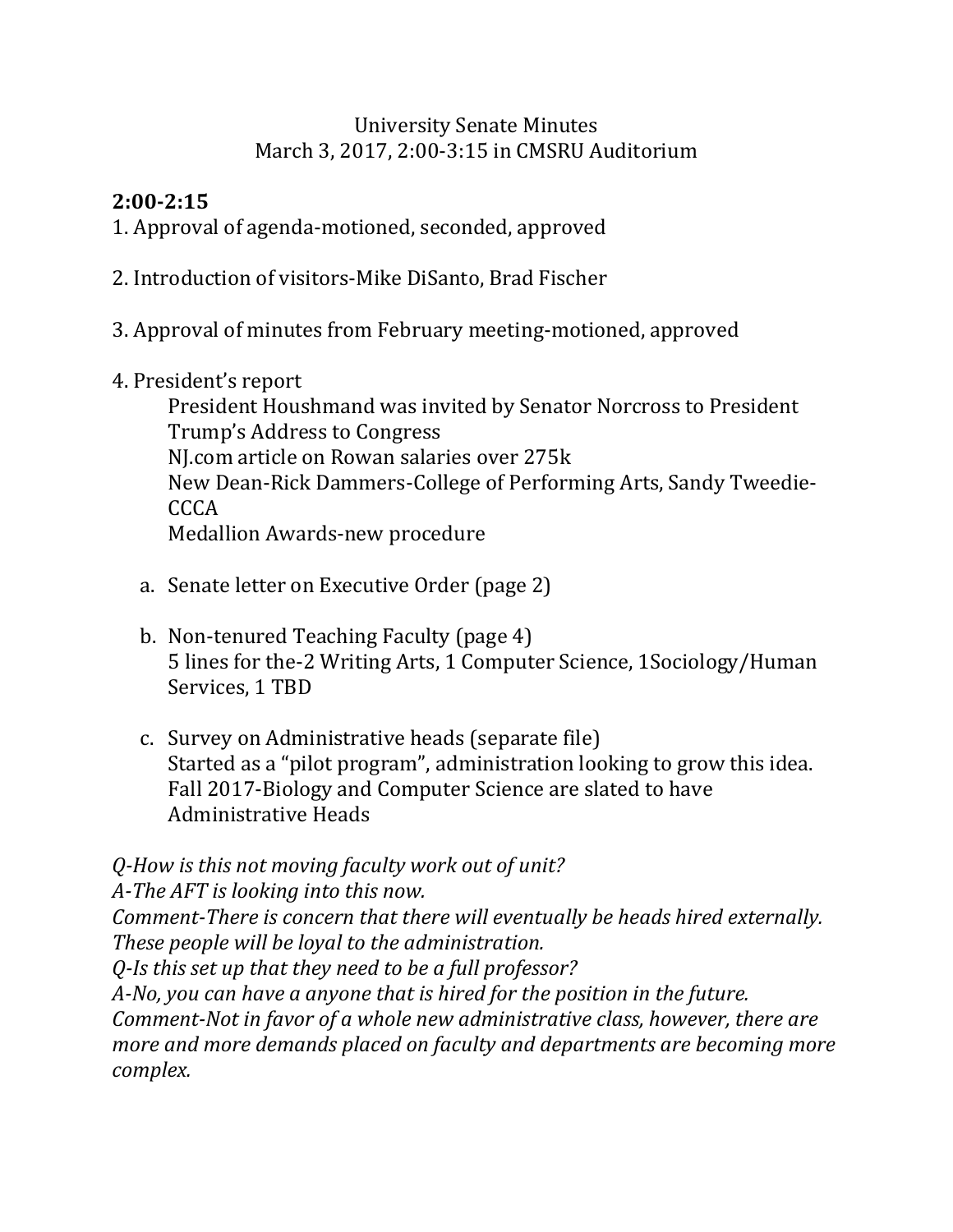*Q-Can we consider an academic chair with an administrative system chair? A-No, due to union rules*

- d. Proposals for less expensive textbooks
- e. Update on finals schedule

A proposal for final schedule changes will be forthcoming

- f. Rowan Core update (Mike Grove) Target date for incoming freshmen Fall 2018. Three Step Process -Goals -Alignment for course objectives to align with Rowan Core -departments will submit assessment plans for courses *Q-Will students be grandfathered in? A-Yes, however the new core may be advantageous to current studentsas well.*
- g. Conference and Event Services: talk to Jess Porch, x5446 Confusion between internal and external events, call Jess for clarification, especially if minors are involved. *Q-What is an event is open to the public and minors are showing up? A-There should be a consultation with legal to clarify.*
- h. Administrative heads

## **2:15-3:00**

5. Open Period: Shreek Mandayam, Vice President for Research & Executive Director, SJTP

Innovation, Access, Opportunity

Overview-discussed mission of Office of Research and South Jersey Tech Park Research & Development pipeline (Proposal Development, Sponsored Programs, Research Compliance, Graduate Research Services, Rowan Innovations, Technology Commercialization).

-Distributes seed funding.

-Anything invented at Rowan is property of the State of New Jersey.

-Office works with patenting, intellectual property, and royalty deals/revenue.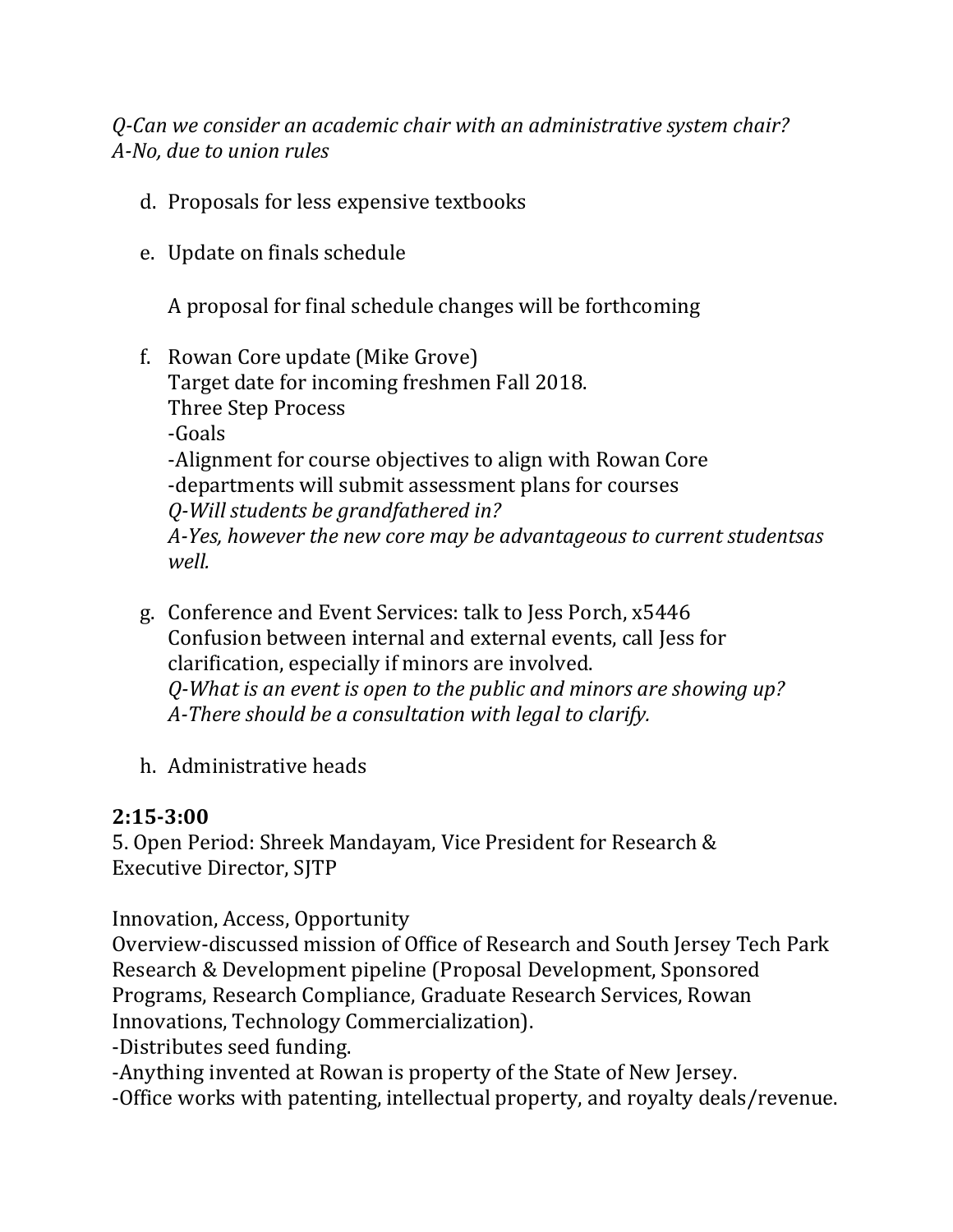-Works with all colleges and schools within the university

-Growth=2010-5.6 million dollars to 2016-28.2 million dollars

-Research Regulatory Committees: Human Subjects, Animals, Biological Safety -New and growing companies at SJTP

-European Pharmaceutical

-AccuHealth

-SalonClouds

-Rowan spin-outs

All thesis and dissertation programs will be transitioning under Graduate Research Services in the near future.

*Q-Do you handle graduate certificate programs?*

*A-No-will remain with Rowan Global. Revenue generating programs remain with Global.*

*Q-If current students are working on thesis, will it go to your office? A-Yes, Erica Holland will be coordinating this in the future.*

6. Open Period: Bob Bullard, Director, Office of Career Advancement

Largest Career Fair-160 organizations, 1300+ students attended.

Education Expo -3/6/2017 60+ organizations are registered.

Skill building and promotion of career services is critical.

On Campus-ProfAcademy NCAA grant to assist junior student athletes for career and wellness services.

2 Career Counselor jobs and 1 additional support staff member searches being done now.

Major Madness-connecting majors to careers

Building Internship and Externship connections

*Q-Can we schedule a meeting for new degrees and new programs to meet and greet with the OCA?*

*A-Yes, the OCA would love to meet and learn about new programs.*

*Q-Are you using graduate students for mock interviews?*

*A-Yes, we are using mostly Higher Education graduate students mostly right now. Also updating website for students and employers.*

*Q-Can we connect students to graduate school information (stipends, funding, mentorship)?*

*A-Yes, we can help facilitate this through your department, advisor, or student organization.*

*Q-Who should I be sending students to?*